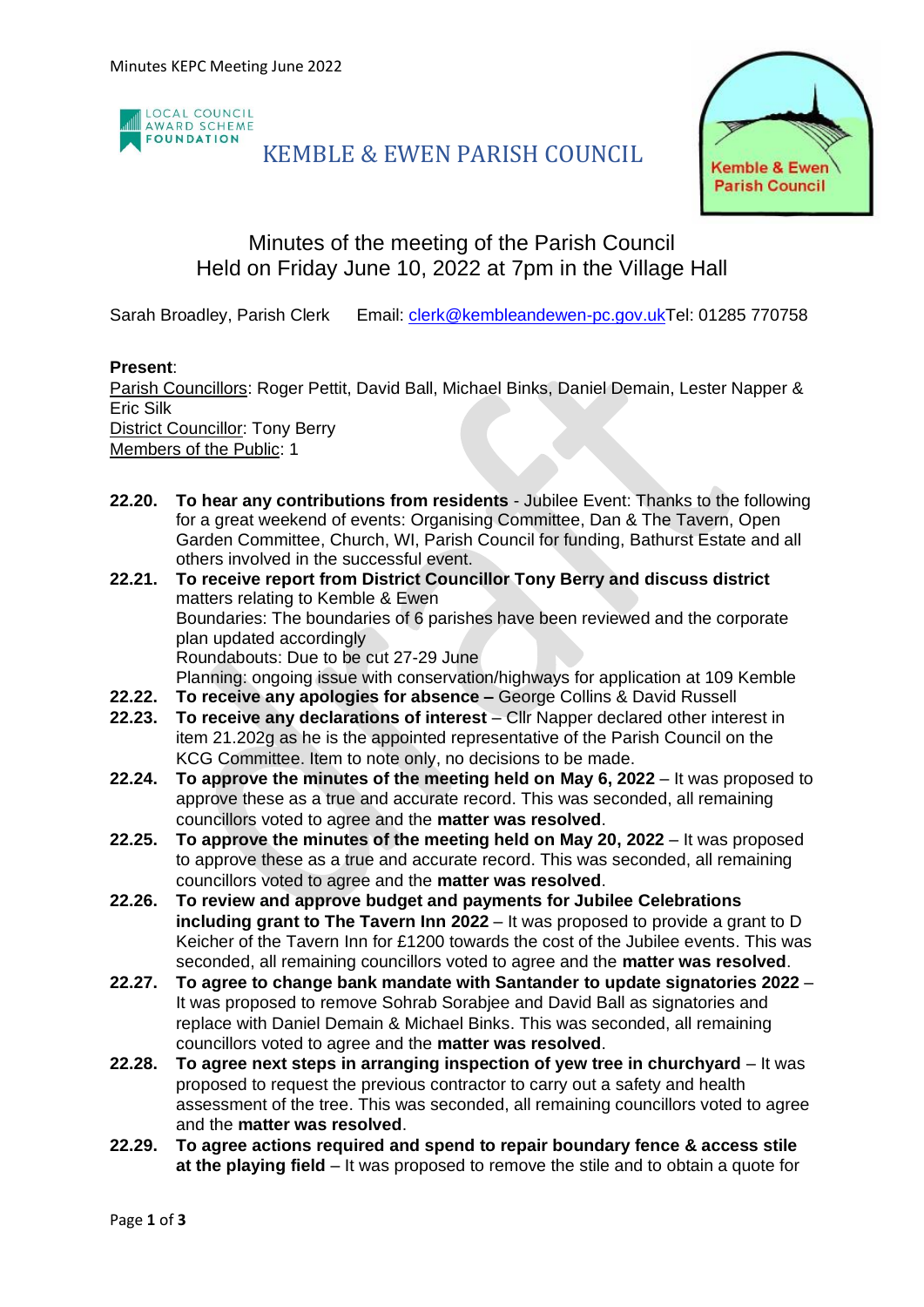repair of the fence. This was seconded, all remaining councillors voted to agree and the **matter was resolved**.

- **22.30. To agree budget and next steps for community first aid training** It was proposed to ascertain how much training can be carried out for the £500 allocated budget.
- **22.31. To review and approve the following documentation:**
	- a. Standing Orders (updated Modal from NALC) It was proposed to approve this updated document. This was seconded, all remaining councillors voted to agree and the **matter was resolved**.
- **22.32. To review and approve the following spend:**
	- a. Retrospective approval for website annual hosting fees  $£360 + VAT It$  was proposed to approve this payment. This was seconded, all remaining councillors voted to agree and the **matter was resolved**.
	- b. Retrospective approval for reimbursement to Pat Ayres for Jubilee Bookmarks for school children It was proposed to approve this payment. This was seconded, all remaining councillors voted to agree and the **matter was resolved**.
	- c. Printing 100 B&W copies of Annual Report £40 It was proposed to approve this payment. This was seconded, all remaining councillors voted to agree and the **matter was resolved**.
	- d. Printing costs for Open Gardens & Website Archive £140 It was proposed to approve this payment. This was seconded, all remaining councillors voted to agree and the **matter was resolved**.
	- e. Monthly spend of £75 to cover refreshments for litter pick provided by The Tavern In (payment to be made to D Kitchner) - It was proposed to approve this payment. This was seconded, all remaining councillors voted to agree and the **matter was resolved**.
	- f. Costs for installation of Parker's Bridge footbridge –Cllr Pettit speak to the farm with a view to them settling the invoices as their agreed contribution is within £90 of the final costs.
- **22.33. To review costings for lorry survey and agree next steps** item adjourned pending cost information
- **22.34. To review and agree next steps for applying for funding of ANPR cameras -** It was proposed to apply for funding for x4 cameras for Kemble & Ewen. This was seconded, all remaining councillors voted to agree and the **matter was resolved**.
- **22.35. To review and agree actions for recognition of Alderman awards for Kam & Nutan** – It was noted that there is a £400 spend approved from 13 Sept 2019 for this purpose. Enquiries to be made with a view to holding a presentation event weekend of 18/19 July.

#### **22.36. To review and agree response to CDC regarding New Planning Applications**

- a. 22/01583/FUL | Conversion and extension of existing garage to form ancillary annexe | Lilac Cottage Kemble Wick Kemble
- b. 22/01661/FUL | Erection of front porch extension | Morning Dew Kemble Road Cirencester

It was proposed that the Parish Council have no objection to these applications. This was seconded, all remaining councillors voted to agree and the **matter was resolved**.

#### **22.37. Financial Matters**

- a. To review and approve Bank Reconciliation at June 2, 2022 item adjourned
	- a. To review and approve payment schedule to June 10, 2022 It was proposed to approve the payment schedule and sign cheques. This was seconded, all remaining councillors voted to agree and the **matter was resolved**.